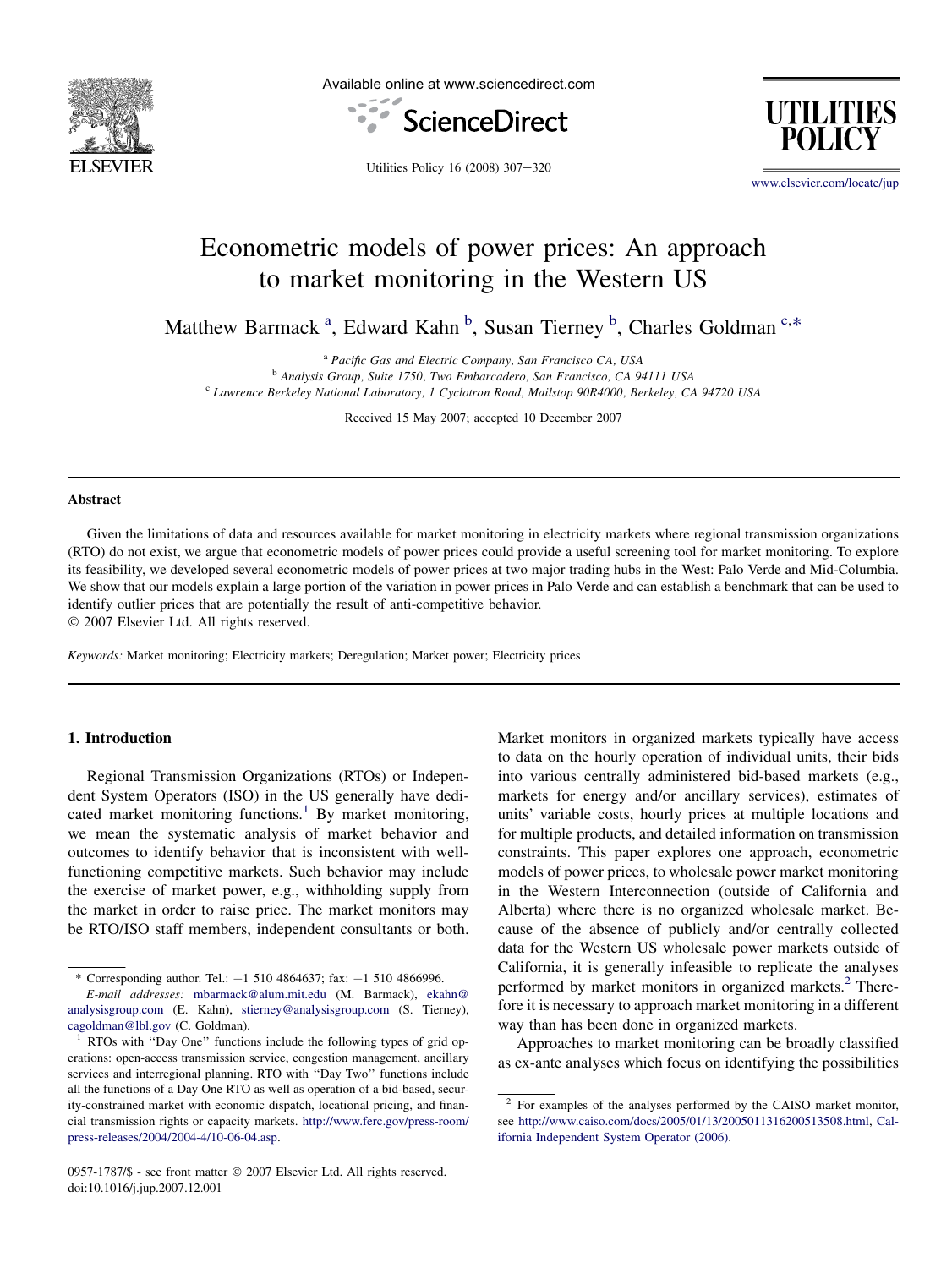of anticompetitive behavior in the future or as ex-post analyses which focus on determining whether the market was competitive for a time period under consideration. Ex-ante analysis techniques that seek to identify the possibilities for anticompetitive behavior include market concentration measures (a somewhat crude approach) as well as market simulations using oligopolistic models. Ex-post analysis of market prices essentially attempts to establish a benchmark for wholesale prices in a well-functioning competitive market. The simplest ex-poste approach involves constructing a competitive benchmark using a simple generation supply stack (i.e., supply resources are stacked in economic merit order to meet load in a region to form a supply curve). The competitive benchmark price for a given period is then determined at the point on this curve corresponding to the period's load adjusted for certain ancillary service requirements. Divergences between competitive benchmark prices and observed prices may be attributable to the exercise of market power. This approach was applied by [Wolfram \(1999\)](#page--1-0) to the UK market and [Borenstein](#page--1-0) [et al. \(2002\), Borenstein and Bushnell \(1999\)](#page--1-0) and [Joskow and](#page--1-0) [Kahn \(2002\)](#page--1-0) to the California market. It may be well suited to markets with relatively simple network configurations, such as California, but it is poorly suited to analyzing the exercise of market power across broad geographic regions with internal transmission constraints that bind only intermittently.

Production cost models, such as Prosym and GE-MAPS, can also be utilized to develop competitive benchmark wholesale electricity prices and might address some of the limitations associated with supply stack models. For example, production cost models can handle transmission and operating constraints, and represent the relationship between loads and resources in great detail. The main downsides associated with production cost models for market monitoring is that they are expensive to obtain, set up and maintain, and probably too complicated to run very often unless a model has been taken in-house by a market monitoring organization with staff trained and dedicated to the function [\(Barmack et al., 2006\)](#page--1-0).

Given the limitations of data and resources available for market monitoring in regions without organized markets, we argue that econometric models of power prices could potentially provide a useful screening tool for market monitoring. Econometric models can be used to develop statistical relationships between wholesale prices and readily observable factors that influence power prices, such as fuel prices and loads. Prices that deviate in a statistically significant manner from the prices predicted by econometric models may merit further investigation and indicate the exercise of market power. To explore the feasibility of this approach, we developed several econometric models of day-ahead on-peak power prices at two major trading hubs in the West: Palo Verde and Mid-Columbia. Our models establish a benchmark that can be used to identify outlier prices that are potentially the result of anti-competitive behavior and may warrant further investigation. The remainder of the paper proceeds as follows. Section 2 describes some of the key distinguishing characteristics of wholesale power markets in the West outside of California. Section [3](#page--1-0) presents results of simple econometric models that

could be implemented by a West-wide market monitor. Section [4](#page--1-0) extends these models for one region where congestion issues seem fundamental.

### 2. Wholesale power markets in the West outside of California

Wholesale markets in the Western Interconnection outside of California and Alberta are different than organized markets with RTOs in at least four main ways. First, there is no centralized West-wide unit commitment and dispatch. Consequently, the information that RTOs collect in the process of performing unit commitment and dispatch, such as unit-specific bid information, are simply not available for market monitoring. In addition, non-RTO markets do not produce the highly geographically and temporally disaggregated prices that are the result of a market-based centralized unit-commitment and dispatch. As Federal Energy Regulatory Commission (FERC) has noted:

What information is available to regulators (and when) depends largely on the structure of the market. Locational marginal, day-ahead, and real-time pricing, along with capacity and ancillary services within RTO markets, are almost entirely transparent and make much information available in real time. Such transparency rests on standardized operations and large, centralized mechanisms to collect and disseminate the information. By contrast, most natural gas markets and bilateral electric markets provide far less detailed information, depending instead on trade publications to provide price indices [\(FERC, 2005,](#page--1-0) p. 36).

Second, in the Western US, there is a substantial amount of trade through bilateral electric markets. Volumes on the Intercontinental Exchange (ICE), an electronic platform for trading standardized natural gas, power, and other energy-related contracts, offers one measure of such trading activity outside of RTO-mediated markets. For example, ICE volumes for on-peak deliveries to Palo Verde, the most liquid of several hubs in the Southwest, averaged 20 953 MW in 2004, relative to annual load in the entire Southwest (excluding California) of 180 154 Gigawatt hours (GWh).3 Volumes on the ICE for on-peak deliveries to Mid-Columbia, the most liquid hub in the Pacific Northwest, averaged 23 636 MW relative to annual load in the entire Pacific Northwest of 223 148 GWh.<sup>4</sup> In contrast, for New York, an RTO market, ICE volumes for on-peak delivery to the most liquid delivery point (Zone A) averaged only 3445 MW in 2004 compared to annual net generation of  $160\,210$  GWh  $-$  or approximately one-fifth the level of on-peak deliveries of ICE volumes as is exhibited at Palo Verde and Mid-Columbia.<sup>5</sup>

Third, many US utilities in the West outside of California are essentially vertically integrated, obviating to a large degree the need to purchase from wholesale markets to serve load. To the

 $3$  [FERC \(2005, p. 121\).](#page--1-0)<br>  $4$  [FERC \(2005, p. 99\).](#page--1-0)<br>  $5$  We divide on-peak deliveries of ICE volumes in a particular region by the total annual load in the same region for this comparison.